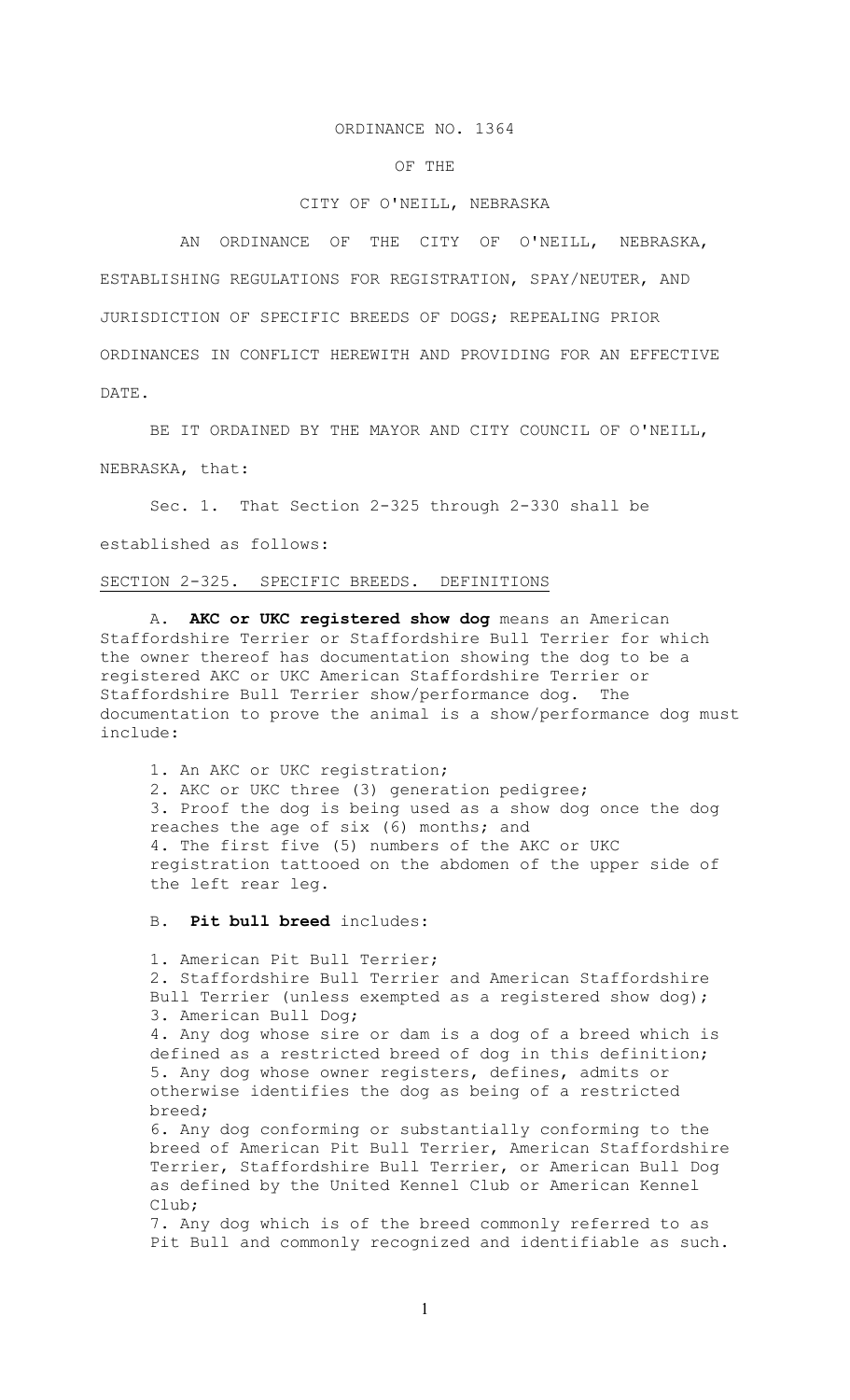C. If a dispute exists as to whether a dog is of the Pit Bull breed as set forth herein, the City shall employ a Nebraska-licensed veterinarian to examine the animal or pictures of the animal to determine whether such a dog is one of the Pit Pull breed or has the primary characteristics of the breed. Such determination shall be final on both the City and the person owning or harboring the dog.

#### SECTION 2-326. SPECIFIC BREED. RESTRICTIONS

It shall be unlawful for any person to keep within the City of O'Neill jurisdiction any Pit Bull dog breed as defined in this Article, except for AKC or UKC registered show dog as defined and identified in this Article, a dog owned and maintained by a local, state or federal agency and used for law enforcement purposes, or a dog registered in accordance with this Article.

# SECTION 2-327. SPECIFIC BREED REGISTRATION

A. No registration shall be issued for a Pit Bull breed dog until all requirements listed herein have been met. In addition to all other fees, the City of O'Neill will assess, and the owner or custodian of the dog must pay the sum of Twenty-Five Dollars (\$25.00) for issuance of the registration allowing possession of a Pit Bull breed dog in the city. The registration shall be for a one (1) year period and may be renewed for additional one-year periods upon payment of the Twenty-Five Dollar (\$25.00) fee and compliance with other requirements of this ordinance.

B. The following are owner requirements for registration:

1. Prior to bringing a Pit Bull Breed dog in the City jurisdiction the owner or custodian shall register the dog.

2. The owner of a Pit Bull breed dog who desires to continue to keep a dog within the city jurisdiction will have sixty (60) days subsequent to the effective date of this ordinance to register the animal with the City of O'Neill Police Department in order for that animal to be allowed to remain in the city.

C. The following are requirements for registration:

1. The animal must be registered with an identification chip inserted under skin by a licensed veterinarian and a copy provided to the City.

2. The owner provides proof of rabies and other vaccinations to the City.

3. The owner shall at his own expense have the animal spayed or neutered, and shall present to the City of O'Neill Police Department documentary proof from a licensed veterinarian that this sterilization has been performed. An owner of a restricted dog may be exempted from the spay or neuter requirement if the owner produces documentation from a licensed veterinarian stating that a spay or neuter would place the dog's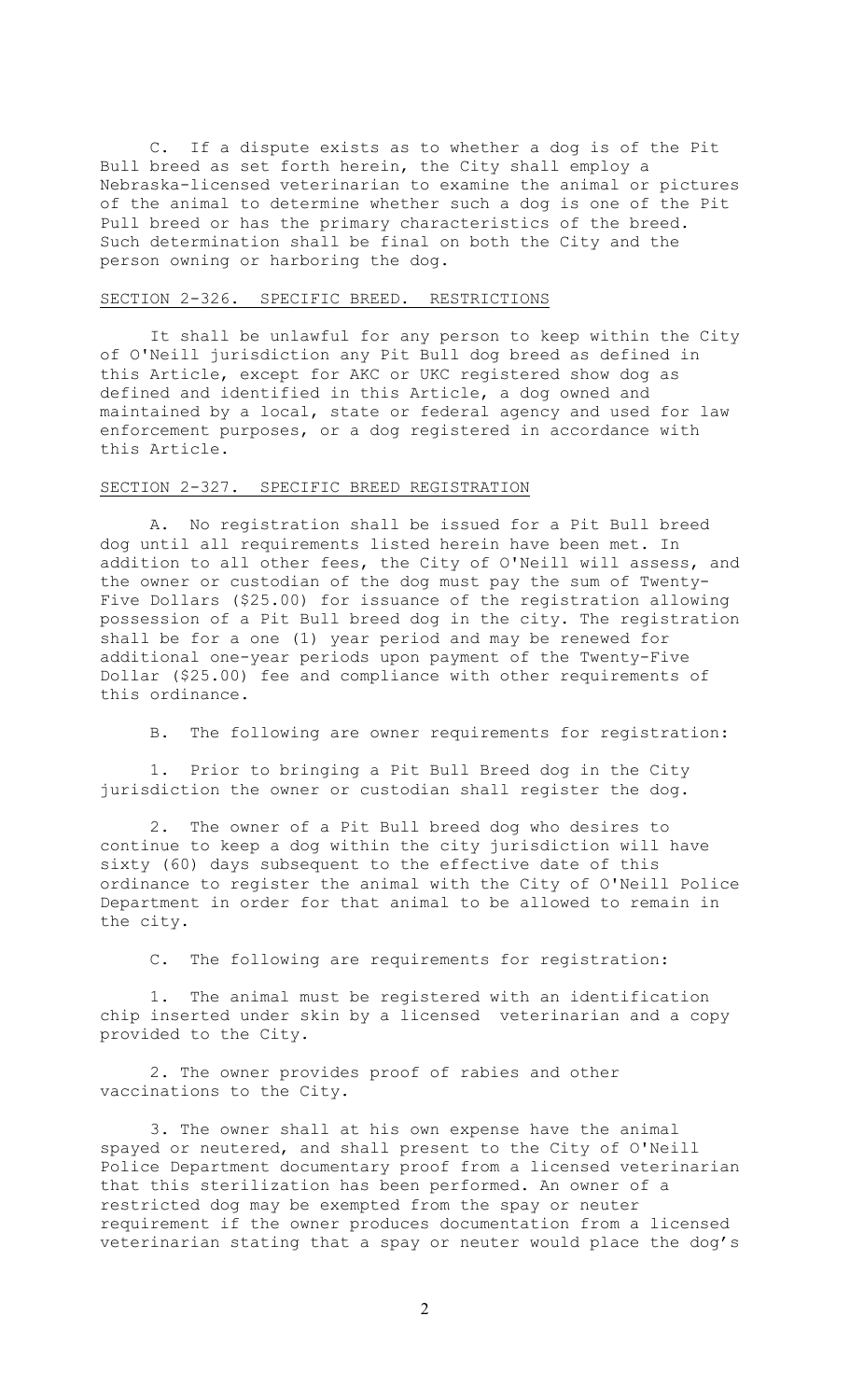life at risk or produces documentation showing that the dog is a registered AKC or UKC American Staffordshire Terrier or Staffordshire Bull Terrier show/performance dog as defined in this Article.

4. The City of O'Neill Police Department shall create and maintain a registration system containing the numbers and names of the animals and the names and addresses of the owners. The owner shall be responsible for notifying the City of O'Neill Police Department of any change in this address, within ten (10) days of the change (regardless of whether the new address is inside or outside the city jurisdiction), and the owner shall also be responsible for notifying the City of O'Neill Police Department when the dog dies.

## SECTION 2-328. SPECIFIC BREED: ABANDONMENT

It is unlawful to abandon a Pit Bull breed dog in the jurisdiction of City of O'Neill, Nebraska.

## SECTION 2-329. SPECIFIC BREED. JURISDICTION.

The regulations in this Article apply to all Pit Bull breed dogs within the O'Neill Municipal Limits.

#### SECTION 2-330 VIOLATION. PENALTY

1. Any person in violation of this Article, upon conviction, shall be subject to the maximum fine of Five Hundred Dollars (\$500.00), or the maximum allowed by state law for a misdemeanor. A new violation shall be deemed to have been committed every 24 hours of such failure to comply.

2. In addition, the dog found to be the subject of the violation of the regulations shall be subject to immediate seizure and impoundment, and revocation of the registration for keeping a Pit Bull breed dog in the city.

3. A Pit Bull breed dog seized by the City of O'Neill Police Department shall be held for a period of five (5) business days and the owner may reclaim the dog by payment of a fee of Sixty Dollars (\$60.00) at the O'Neill Police Department. The dog shall not be released unless the reclaim fee is paid, and the owner meets all registration requirements.

4. If not reclaimed within five (5) days the dog shall become the property of the Holt County Animal Shelter.

Sec. 2. That all prior ordinances in conflict herewith are repealed.

Sec. 3. That this ordinance shall be in full force and effect from and after its passage, approval, and publication as required by law.

PASSED AND APPROVED this 5 day of December, 2016.